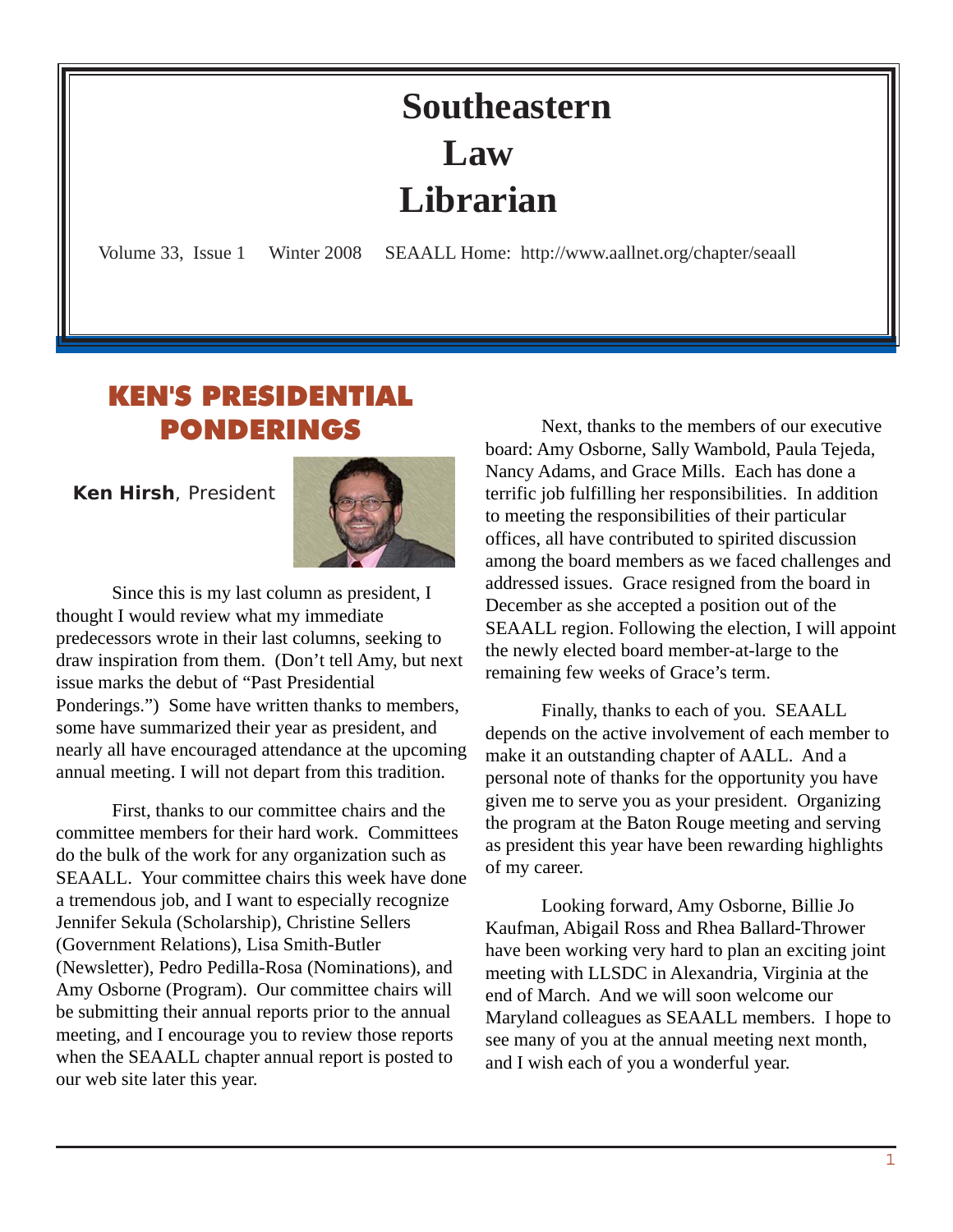

## **SOUTHEASTERN LAW LIBRARIAN**

The Southeastern Law Librarian (ISSN 0272- 7560) is the official publication of the Southeastern Chapter of the American Association of Law Libraries. It is published quarterly and is distributed free to all SEAALL members. Editorial comments or submissions should be sent to:

Lisa Smith-Butler, Assistant Dean & Associate Professor Nova Southeastern University, Shepard Broad Law Center Law Library & Technology Center 3305 College Ave. Ft. Lauderdale, FL 33314 [\(954\) 262-6211](mailto:melamut@email.unc.edu) [smith-butlerl@nsu.law.nova.edu](mailto:melamut@email.unc.edu)

Submissions may be sent in hardcopy or electronic format. Direct transmission via electronic mail is preferred, but all standard size diskettes are acceptable, if delivered in IBM-based Wordperfect, Word, or plain ASCII format.

Newsletter Deadlines are:

| Winter | January 30, 2007  |
|--------|-------------------|
| Spring | May 15, 2007      |
| Summer | July 31, 2007     |
| Fall   | November 30, 2007 |
|        |                   |

The opinions in the columns are those of the authors and do not necessarily represent those of SEAALL. The Southeastern Law Librarian is not copyrighted; however, permission should be sought from the authors and credit given when quoting or photocopying materials from the publication.

# **CONTENTS**

[Ken's Presidential Ponderings](#page-0-0) SEAALL Officers SEAALL Briefs From the Editor SEAALL 2008 PACER Pilot Project Go Green SEAALL Members SEAALL Financial Statement 2008 COSELL Grant Government Relations Report **Committees** 

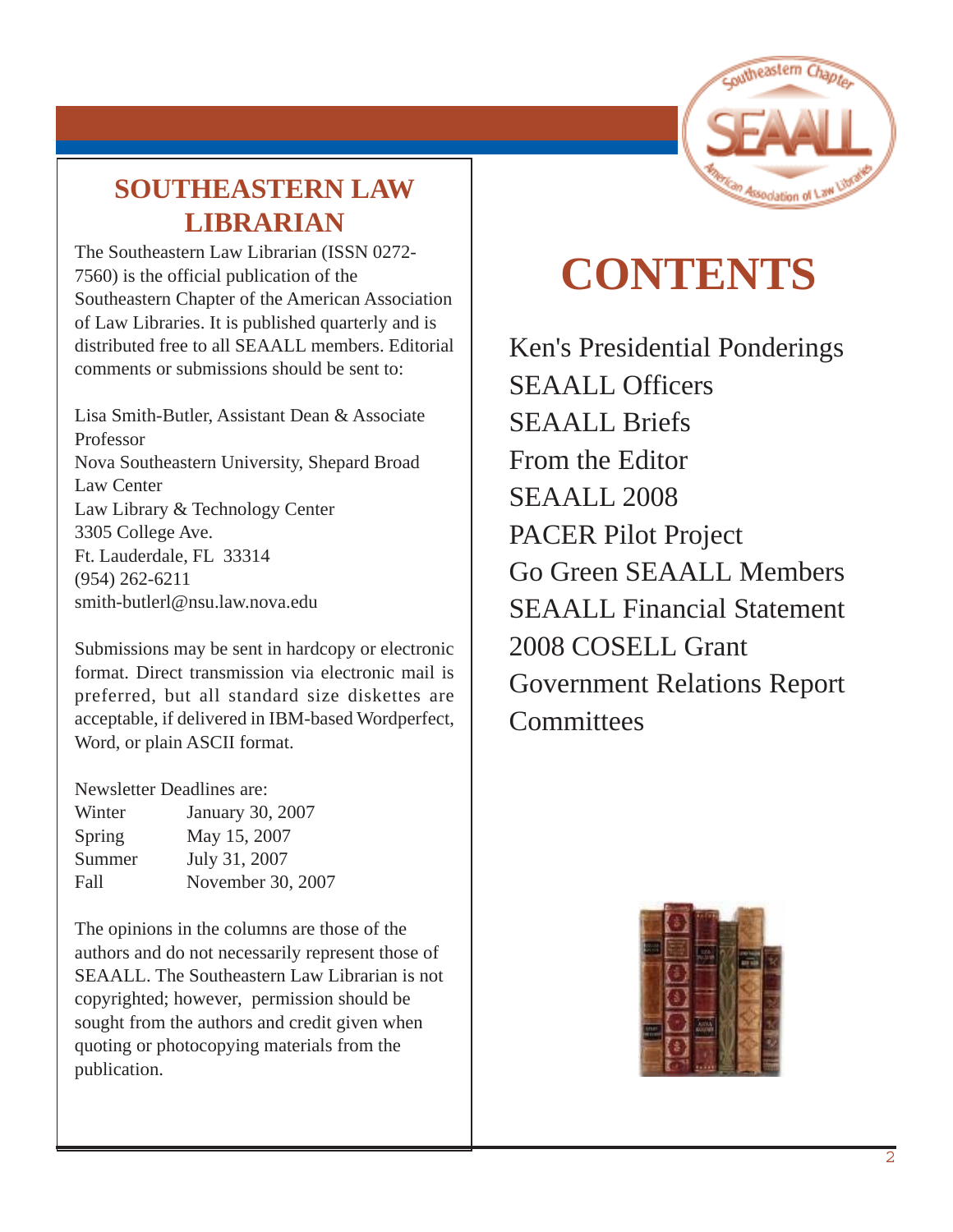## **SEAALL OFFICERS**

#### **PRESIDENT Kenneth J. Hirsh**

Director of Computing Services Duke University School of Law Box 90366 Durham, NC 27708-0366 Telephone: (919) 613-7155 Fax: (919) 613-7231 Email: [ken@law.duke.edu](mailto:ken@law.duke.edu)

## **VICE-PRESIDENT/PRESIDENT-ELECT Amy Osborne**

Foreign & Internaional Law Specialist University of Kentucky Law Library 620 S. Limestone St. Lexington, KY 40506-0048 Phone: (859) 257-8347 Fax: (859) 323-4906 [Email: amyo@uky.edu](mailto:swambold@richmond.edu)

### **SECRETARY Sally Wambold**

Technical Services Librarian Law School Library University of Richmond Richmond, VA 23173 Telephone: (804) 289-8226 Fax: (804) 287-1845 [Email: sambold@richmond.edu](mailto:swambold@richmond.edu)

## **TREASURER Paula Tejeda**

Associate Law Librarian Charleston School of Law 81 Mary St. Charleston, SC 29403 Phone: (843) 329-1000 x312 Fax: (843) 329-0491 Email: ptejeda@charlestonlaw.org

### **IMMEDIATE PAST PRESIDENT Anne Klinefelter**

Director & Associate Professor of Law Katherine R. Everett Law Library [University of North Carolina at Chapel Hill](mailto:vsmith@wcsr.com) Campus Box #3385 Chapel Hill, NC 27599 Telephone: (919) 962-6202 Fax: (919) 962-1193 [Email: klinefel@email.unc.edu](mailto:vsmith@wcsr.com)

#### **MEMBERS AT LARGE Grace M. Mills**

Director & Associate Professor Hamline University School of Law Library 1536 Hewitt Ave. St. Paul, MN 55104 Phone: (651) 523-2119 Fax: (651) 523-2863 Email: gmills01@hamline.edu

### **Nancy Adams**

U.S. District Court Northern District of Georgia 75 Spring St., SW, Room 2356 Atlanta, GA 30303 Phone: (404) 215-1319 Fax: (404) 215-1320 Email: nancy\_adams@ca11\_uscourts.gov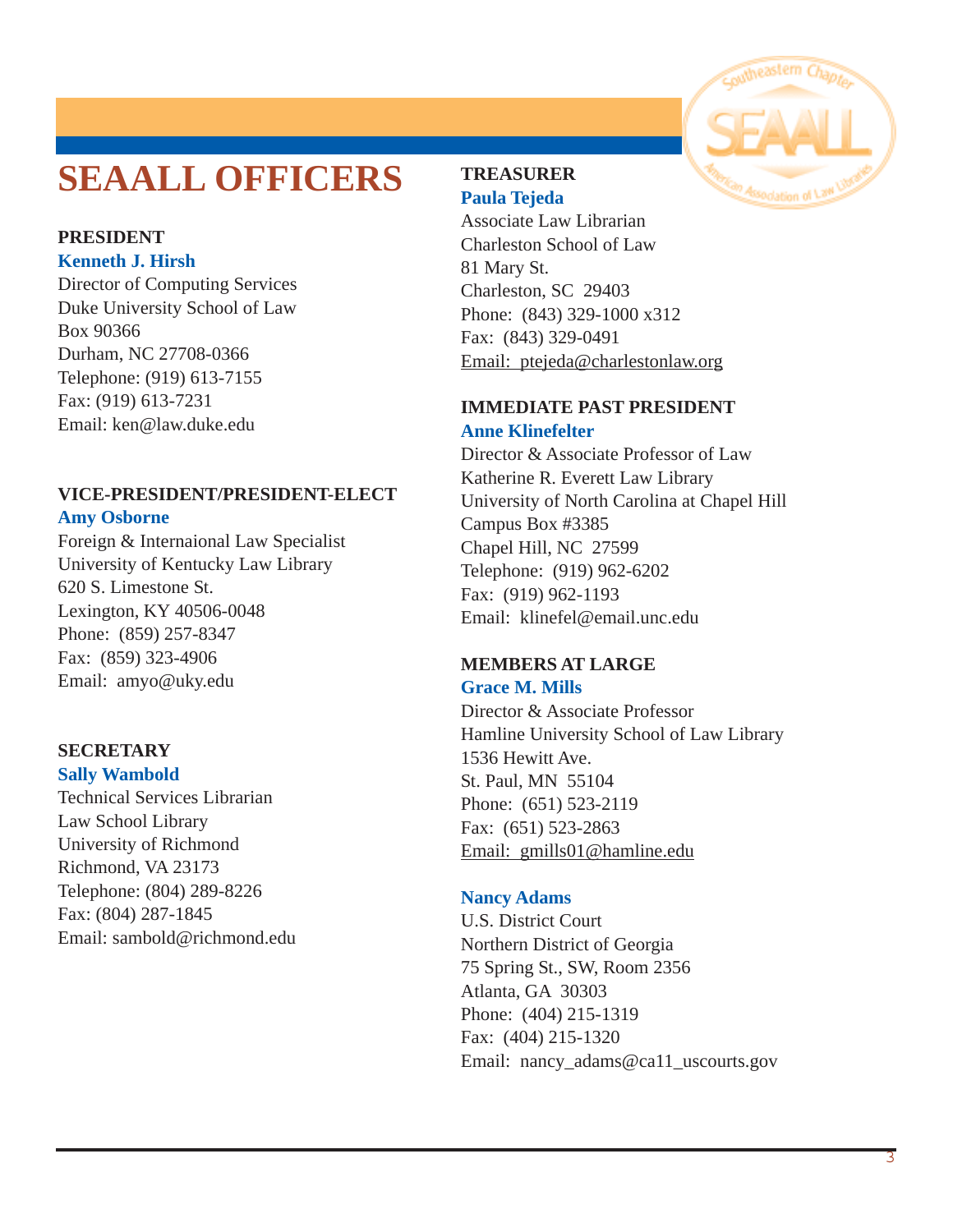## **SEAALL BRIEFS**



## **compiled by Karin Den Bleyker**

[Email: dbleyker@mc.edu](mailto:dbleyker@mc.edu)

## **FLORIDA & GEORGIA**

### **Eleventh Circuit Library**

The Eleventh Circuit Court of Appeals Library is pleased to welcome our newest librarian, **Kelly Devlin**. Kelly is the Librarian at the U.S. Courts in Jacksonville. In addition to her Masters in Library Science degree from Simmons College, Kelly earned a JD from Suffolk University Law School and her BA in Communications (Journalism) from Purdue University. She is also a member of the Massachusetts Bar.

Kelly has worked as a librarian for fifteen years. Previously she was Director of Library Services at a New England regional law firm and has also worked in government law libraries in Massachusetts. A frequent attendee of the AALL Annual Meeting, you may have met her already! Please welcome her to the SEAALL chapter.

Kelly replaces **Kevin Hourihan** who has relocated to open and maintain the new Orlando branch for the Eleventh Circuit. Kevin's library is in a beautiful new courthouse that opened in Fall 2007.

### **Florida A&M University**

**Grace Mills** is now the Law Library Director & Associate Professor at Hamline School of Law Library in St. Paul, MN.

### **Florida Coastal School of Law**

After serving our country in Afghanistan for the last year, **Joey Hernandez** has returned to the states. Joey will be returning to civilian life duty as a Reference Librarian at Florida Coastal School of Law later this spring. Welcome home Joey!

### **Nova Southeastern University**

**Deborah McGovern** will join the NSU Law Library & Technology Center in March as the Reference/ Electronic Services Librarian. Deborah received her J.D. from the University of Florida and her M.L.S. from Florida State University. Deborah is moving to Ft. Lauderdale from Jacksonville.

### **University of Florida**

In January, **Jessica de Perio-Wittman** joined the library faculty of the Lawton Chiles Legal Information Center as electronic services specialist. Jessica is tasked with assisting the college's entry into distance education/online learning era. She earned her J.D. at the Seattle University School of Law and Masters in Library Sciences at the State University of New York at Buffalo.

## **MISSISSIPPI**

### **Mississippi College**

**Tiffany Paige** has joined the law library as new acquisitions librarian. She received her J.D. from Mississippi College School of Law and is presently working on her MLS degree at the School of Library and Information Science at the University of Southern Mississippi.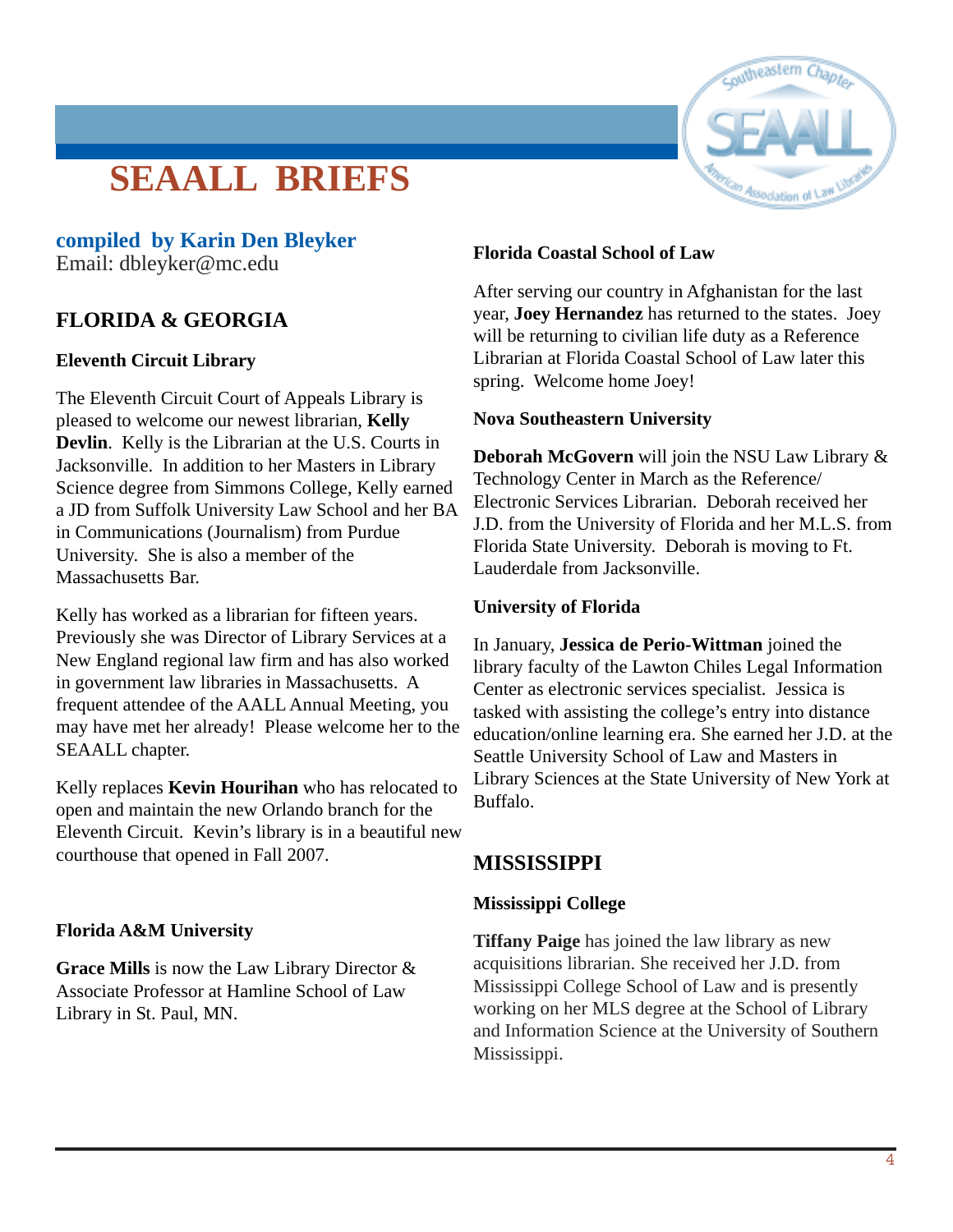

## **VIRGINIA**

### **University of Richmond**

**John Barden** resigned his position as Head of Reference Services at the University of Richmond Law School library effective December 31, 2007. John has accepted the position of State Law Librarian for the state of Maine. He began his new duties in Augusta in January, 2008.











## **FROM THE EDITOR**

As always, I'm looking for articles, photos, suggestions, and feedbck. Many thanks to all of you who have contriubted. Let us know what you'd like for the upcoming year. Join! Submit articles and photos. Share interesting projects and ideas from your library and your librarians. This is our newsletter so help make it count.

Send your submissions to Lisa Smith-Butler @ smith-butlerl@nsu.law.nova.edu .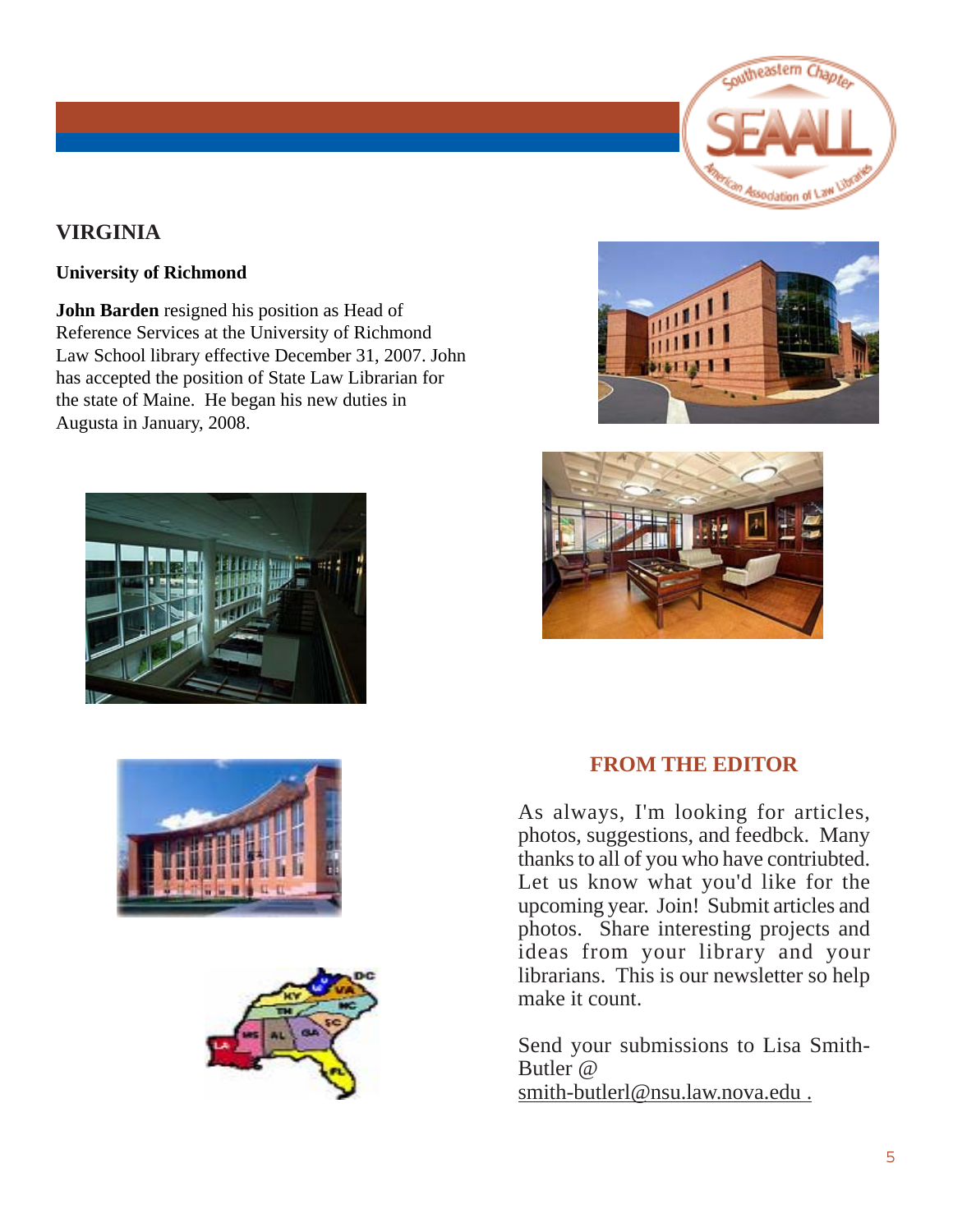## **LLSDC/SEAALL 2008**

## **Alexandria … Here We Come!**

Incorporated in 1749, Alexandria has a history intricately linked with the founding of America. It was Captain John Alexander, a Scotsman, who for 6000 pounds of tobacco purchased and named the land now known as Alexandria. As a major colonial trading center, it was five Royal Governors of the colonies who set the Revolutionary sentiment in motion. In 1755, they recommended to the British Parliament that the British could benefit from the new wealth in Alexandria. Subsequently, the first colonial tax was levied over the objection of several soon-tobe-well-known Americans. In 1774, local leaders, including George Washington and George Mason, approved Mason's *Fairfax Resolves* which recommended ending trade with England and culminated with America's War of Independence with the British.

As with trade, military strife is also an integral part of Alexandria's history. During the period leading up to the Civil War, Alexandria had the now regretful distinction of being home to one of the largest slave trading companies. In 1861, the day after Virginia seceded from the Union, Federal troops occupied Alexandria. Located only 6 miles from the District of Columbia, Alexandria became a significant base for Union army operations. Until the end of the Civil War, Alexandria had the distinction of being the longest occupied territory of the Union army.



Today, Alexandria is populated by approximately 130,000 people who primarily work for the federal government or (serve in) the U.S. military. Although home to the U.S. Patent and Trademark Office (USPTO) and the national headquarters of the Salvation Army, Alexandria is now probably most well known to some for the depiction of T.C. Williams High School in the 2000 movie, *Remember the Titans*, starring Denzel Washington as legendary football coach Herman Boone.

So, from March  $26 - 29$ , 2008, be sure to attend the LLSDC/SEAALL 2008. Join your law library colleagues where you can relive history in Old Town Alexandria, as well as learn the latest intellectual property advances at the USPTO.

We look forward to hosting you.

The LLSDC/SEAALL 2008 Annual Meeting Planning **Committee** 

Billie Jo Kaufman, SEAALL Co-Chair

Rhea Ballard-Thrower, SEAALL Co-Chair

Abigail Ross, LLSDC President

Frances Brillantine

Mike Petit

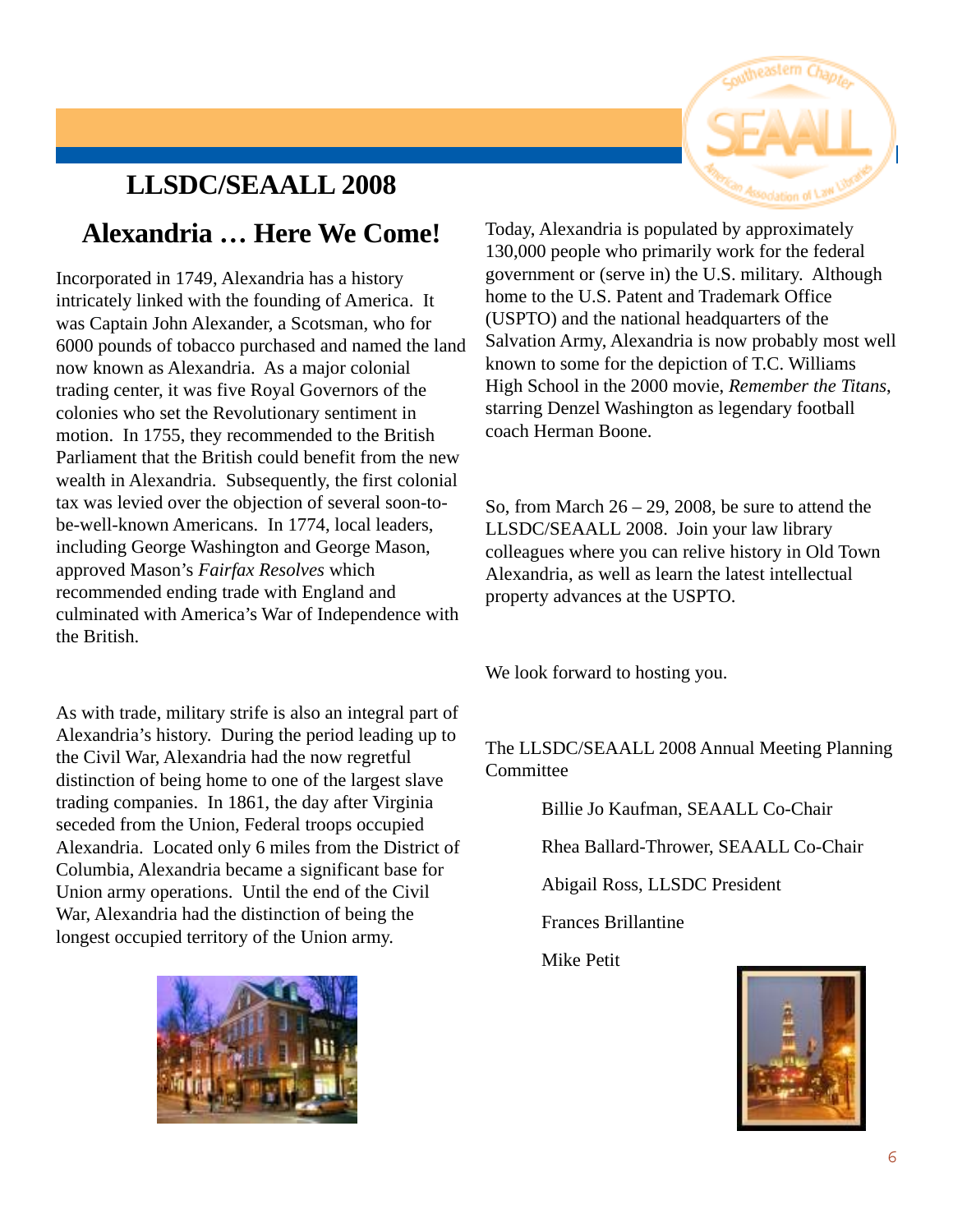## **PACER Pilot Project**

Carol Yecies, Nova Southeastern University

The Nova Southeastern University, Shepard Broad Law Center, Law Library & Technology Center is pleased to announce that we have been selected to be part of the FDLP/PACER Pilot Project. "The goal of the pilot project is to determine if Federal depository library no-fee access to PACER expands usage to those who currently do not have it available to them or would be inhibited by going to a court house to use the service."1 The aim of the pilot project is to promote the use of PACER to the general public.

"**P**ublic **A**ccess to **C**ourt **E**lectronic **R**ecords (PACER) is an electronic public access service that allows users to obtain case and docket information from Federal Appellate, District and Bankruptcy courts, and the U.S. Party/Case Index via the Internet. Links to all courts are provided from this web site. Electronic access is available by registering with the PACER Service Center, the judiciary's centralized registration, billing, and technical support center.

Each court maintains its own databases with case information. Because PACER database systems are maintained within each court, each jurisdiction will have a different URL. Accessing and querying information from each service is comparable; however, the format and content of information provided may differ slightly.

PACER is a service of the United States Judiciary. The PACER Service Center is run by the Administrative Office of the United States Courts." This information was provided by Cynthia Etkin, Sr. Program Planning Specialist for the Government Printing Office. Available information on PACER includes:

• A listing of all parties and participants including judges, attorneys, and trustees

• A compilation of case related information such as cause of action, nature of suit, and dollar demand

• A chronology of dates of case events entered in the case record

- A claims registry
- A listing of new cases each day
- Appellate court opinions
- Judgments or case status
- Types of documents filed for certain cases
- Imaged copies of documents

Normally, there is a fee connected with using PACER, but for purposes of this Pilot Study, fees are being waived. 16 libraries were chosen for the project. The federal depository libraries participating in the pilot are:

Alaska State Court Law Library, AK

Lee College, TX

7th Circuit Court of Appeals Library, IL

Rutgers Law Library, NJ

San Bernadino County Law Library, CA

State Library of Ohio, OH

University of Michigan School of Law, MI

Fordham Law School, NY

Sacramento County Public Law Library, CA

Wayne State University, MI

University of Tennesse College of Law, TN

Rogers State University, OK

Nova Southeastern University Law Library, FL

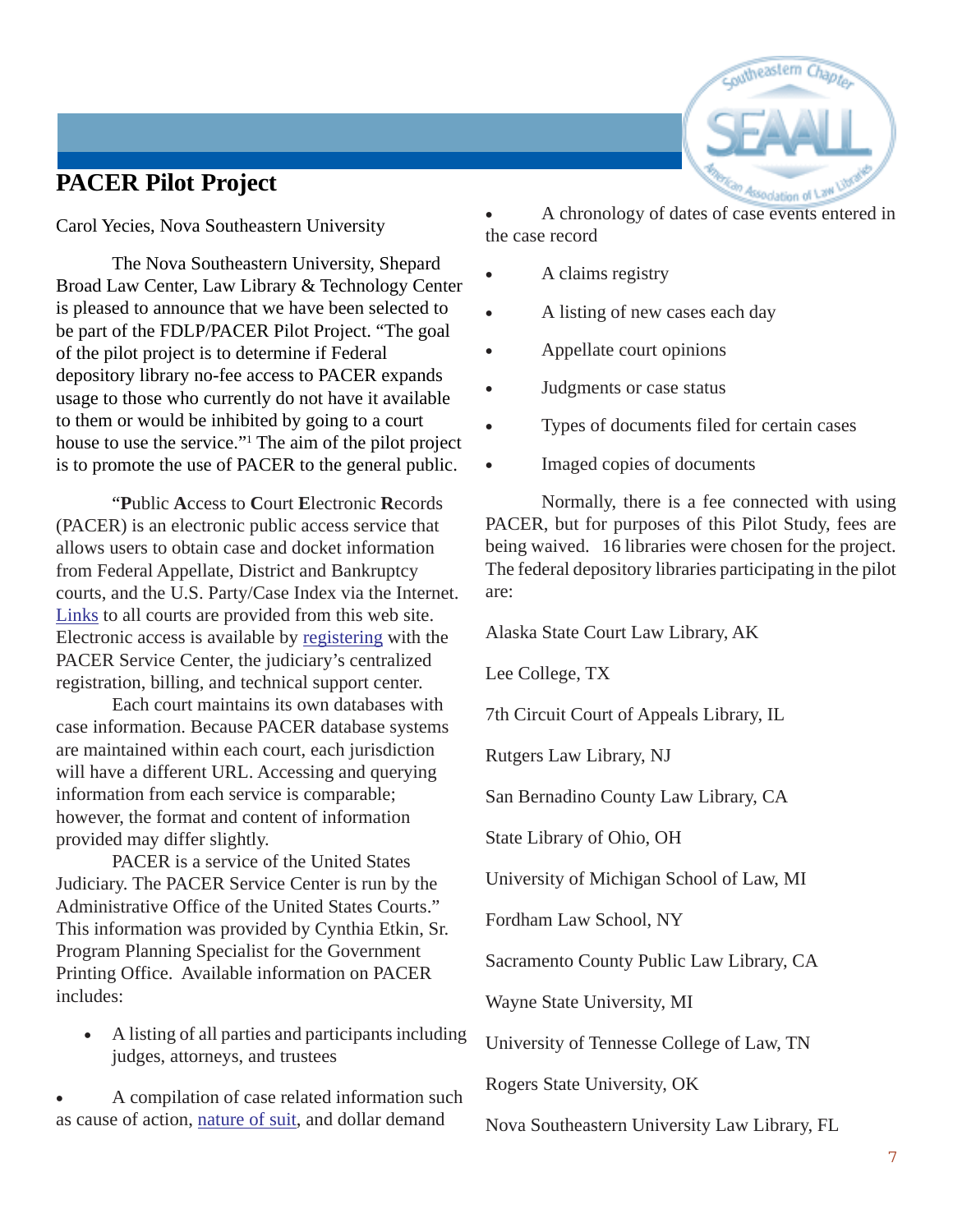Portland Public Library, ME



New Mexico Supreme Court Law Library, NM

Northern Kentucky University, KY

More information about PACER is available at http:// www.pacer.uscourts.gov/ .





## **GO GREEN SEAALL Members!**

Nichelle "Nikki" Perry, Reference/Electronic Services Resources Librarian, Kathrine R. Everett Law Library, University of North Carolina at Chapel Hill & Margaret "Maggie" Hall, Reference/Student Services Librarian, Kathrine R. Everett Law Library, University of North Carolina at Chapel Hill

Want to put all those old AALL and SEAALL bags to good use? Just say no to plastic bags. According to *The Wall Street Journal*, the U.S. goes through 100 billion plastic shopping bags annually. An estimated 12 million barrels of oil is required to make that many plastic bags.

Those SEAALL and AALL bags are not just fashion statements to let everyone know that the librarians have landed in town! They actually can help you go green. Each high- quality reusable bag you use has the potential to eliminate an average of 1,000 plastic bags over its lifetime. Do the math. Librarians could help save the planet with the tote bags we get from our meetings. Just put all the bags in your trunk and take them shopping!

Many stores are now offering cash back for every bag a shopper reuses. Whole Foods Market, a leader in environmental initiatives, is even eliminating the use disposable plastic grocery bags by Earth Day, April 22, 2008.

Fellow librarians, it is easy to be Green. You know we are already the biggest tree killers…so let's give a little something back!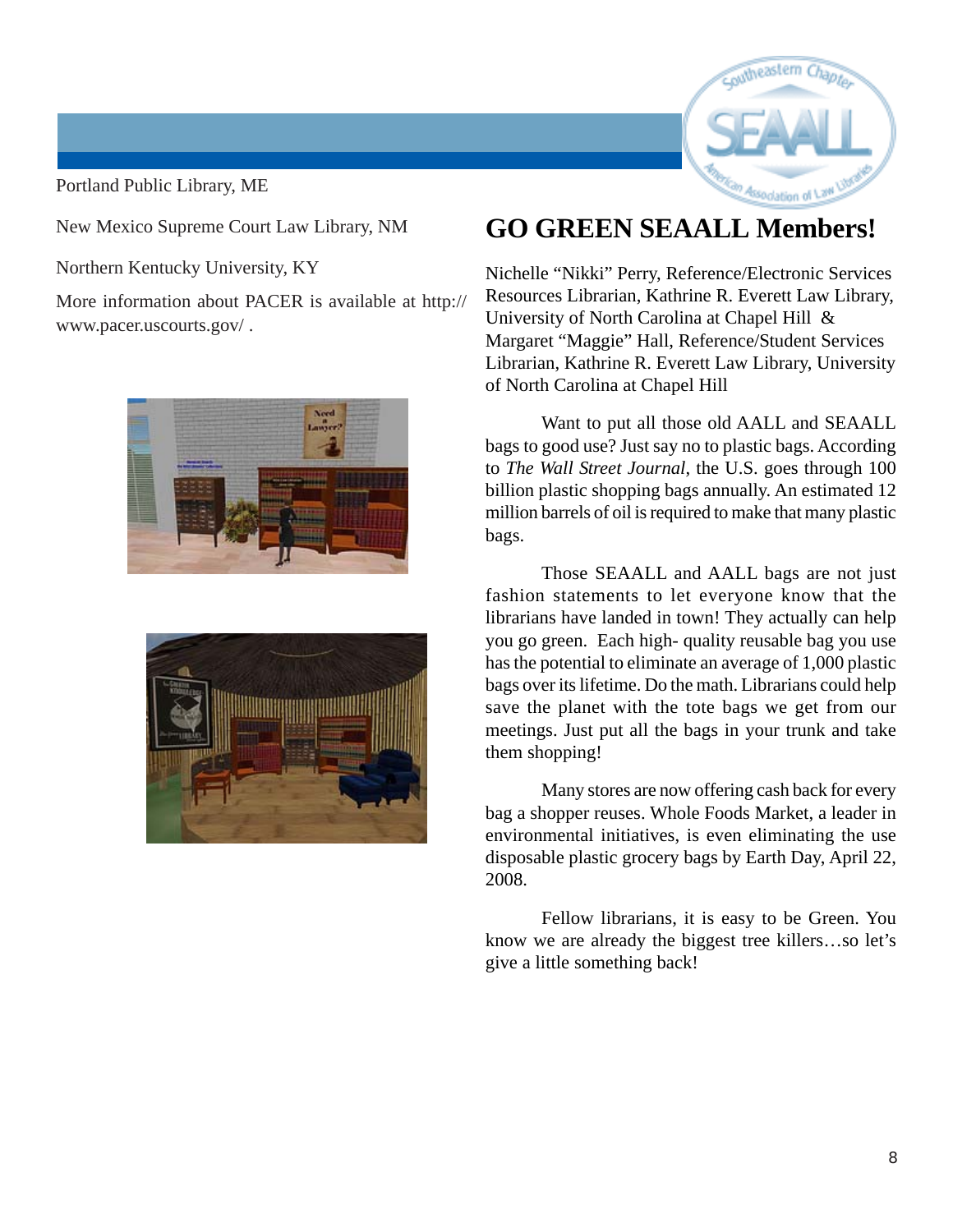## SEAALL FINANCIAL STATEMENT

## **SEAALL Financial Statement**

## **December 2, 2007 - February 2, 2008**

| <b>Opening Balance</b>                                                                               |                          | \$63,130.94 |
|------------------------------------------------------------------------------------------------------|--------------------------|-------------|
| <b>Income</b><br><b>Membership Dues</b><br><b>SubTotal</b>                                           | \$850.00                 | \$63,980.94 |
| <b>Expenses</b><br>Reimbuirsement to Paula Tejeda<br>for Quickbook Upgrade<br><b>Closing Balance</b> | <u>\$243.95</u>          | \$63,736.99 |
| <b>Investments</b>                                                                                   |                          |             |
| <b>Bank of America CD</b><br>Fidelity                                                                | \$3,510.40<br>\$6,710.79 |             |
| <b>Total Assets</b>                                                                                  |                          | \$73,958.18 |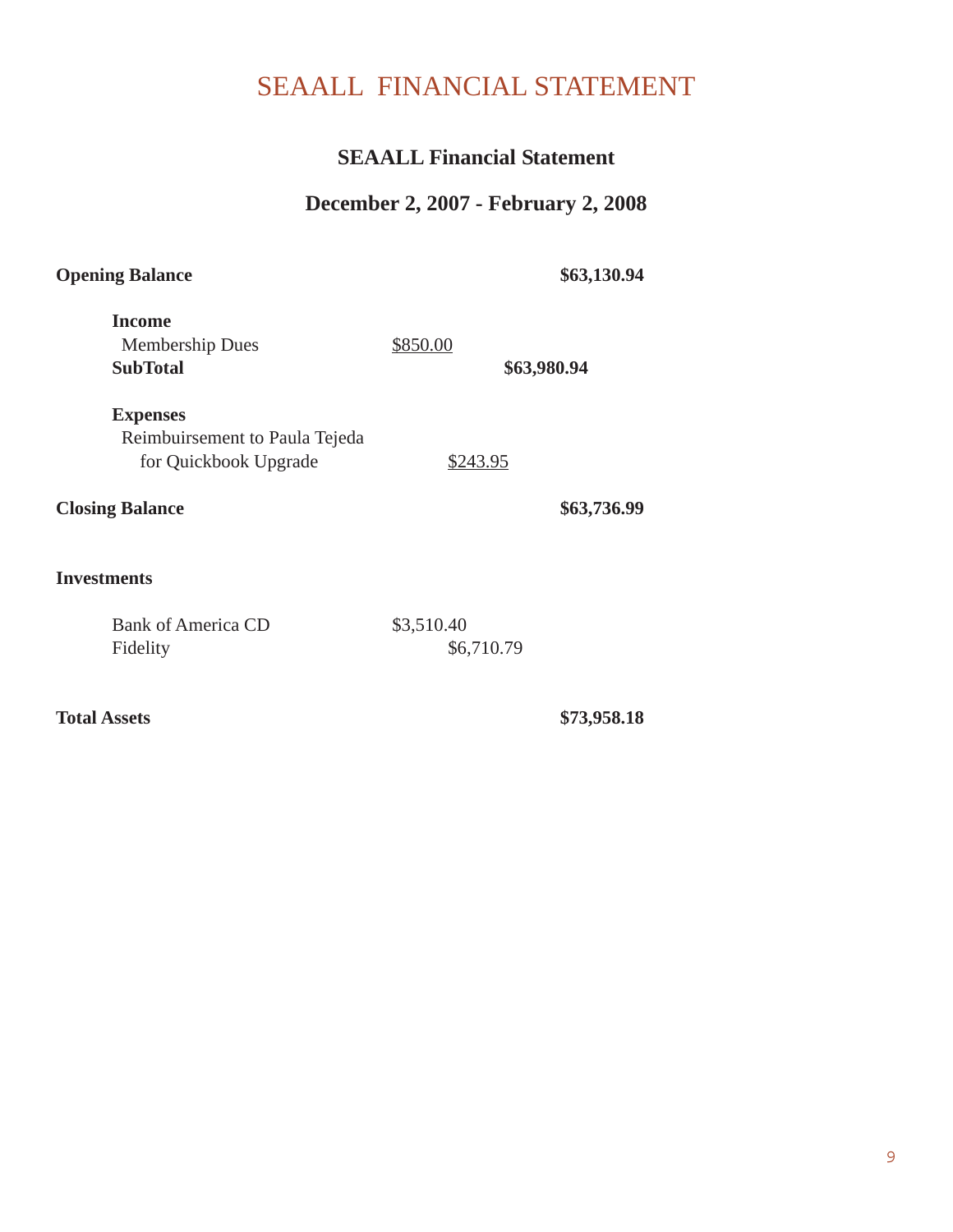### **2008 COSELL Grant**

### **Trina Holloway, Georgia State University College of Law Library**

The COSELL Scholarship Committee is pleased to announce the availability of the COSELL Grant. The purpose of this Grant is to sponsor the "registration" for an individual to attend the 2008 LLSDC/SEAALL Institute. This year the amount of the grant is \$200. A total of three scholarships may be awarded.

Award recipients will be required to attend the LLSDC/SEAALL Institute and then be the "discussion leader" for the COSELL Roundtable, held later that day. The discussion leader will be responsible for providing a recap of the Institute.

### *Qualified Candidates:*

To qualify for the COSELL Grant, all applicants must be from a member institution and in good standing with his/her employer. Preference will be given to COSELL members who are newer law librarians.

### *Application Process:*

A complete application will include:

- 1. a completed application form (see page 2 of this document)
- 2. a personal statement outlining how the institute will be helpful to you, your institution and **COSELL**
- 3. a letter of recommendation from your supervisor. The letter must be submitted in email AND as a signed .PDF attachment or as a fax
- 4. a copy or your resume or curriculum vitae

The application deadline is February 22, 2008. Applications submitted via e-mail are preferred. Be sure to write "COSELL Grant" in the subject line of



the e-mail sent to the address below. Print or faxed copies are also acceptable, but must be received (not postmarked) by the application deadline. Please send applications to:

Ms. Karen A. Nuckolls

University of Kentucky Law Library

Lexington, KY 40506-0048

Fax: 859-323-4906

kanuck2@uky.edu



**Consortium of South Eastern Law Libraries**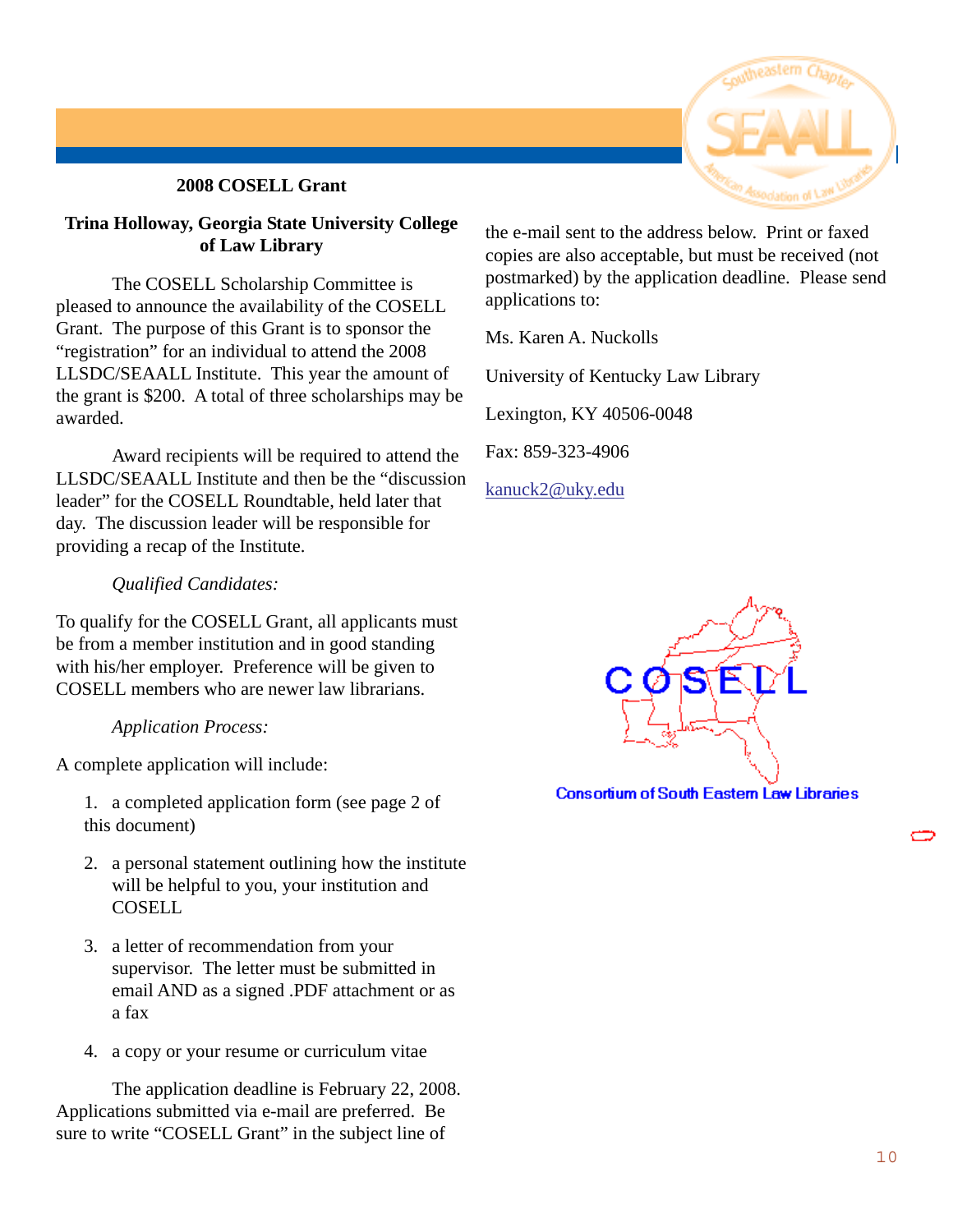## **SEAALL Government Relations Update**

## **Christine Sellers**

The following updates are provided by Mary Alice Baish, AALL Washington Affairs Office.

### **TAKE ACTION NOW**

**Calls and Letters Still Needed for the Presidential Records Act**

### **Amendments of 2007**

### **UPDATE:**

On January 22, the "Presidential Records Act Amendments of 2007" (H.R. 1255; S. 886) was held up in the Senate by Senator Jeff Sessions (R-AL). Senate Majority Leader Harry Reid (D-NV) brought H.R. 1255 to the floor under Unanimous Consent during the evening of January 22, which would have allowed the bill to quickly move through the Senate. Senator Sessions objected without explanation. If you live in Alabama, please ask Senator Sessions to lift his hold! You are also still encouraging you to write to your Senator to co-sponsor the bill. See below for more information.

### **BACKGROUND:**

The "Presidential Records Act Amendments of 2007" would restore standards for the timely release of Presidential records and nullify Executive Order 13233, which President Bush issued in 2001. The Bush E.O. gave current and former presidents and vice presidents broad authority to withhold presidential records. The legislation would reverse the Bush E.O. by establishing a deadline for the review of records, limiting the authority of former presidents to withhold

records, requiring the president to make privilege claims personally, and eliminating the ability for Vice Presidents to assert executive privilege claims over vice presidential records. You can read more about the Presidential Records Act in our Issue Brief.

### **TAKE ACTION!**

There are two things you can do to help this bill move through the Senate:

- 1. If your Senator is **not** a co-sponsor, send him or her an email to request he or she consider co-sponsoring to show support for the bill. S.886 cleared the Senate Committee on Homeland Security and Governmental Affairs (HSGA) this summer, but it is stalled in the Senate and Committee members need to hear from you. Only Committee Members Lieberman, Obama, and Sununu have signed on to co-sponsor. See a sample letter below in our Action Alert. In addition, if your Senator is already a co-sponsor, send him or her a thank you note! If you live in Alabama, write to Sen. Sessions to ask him to lift his hold. See a sample letter below in our Action Alert.
- 2. If you prefer to call your Senator, may use the U.S. Capitol Switchboard at 202-224-3121 to call your Senator's office. Tell the staffer you are a constituent, and either ask that your Senator sign on to co-sponsor the "Presidential Records Act Amendments of 2007" or thank your Senator for co-sponsoring.

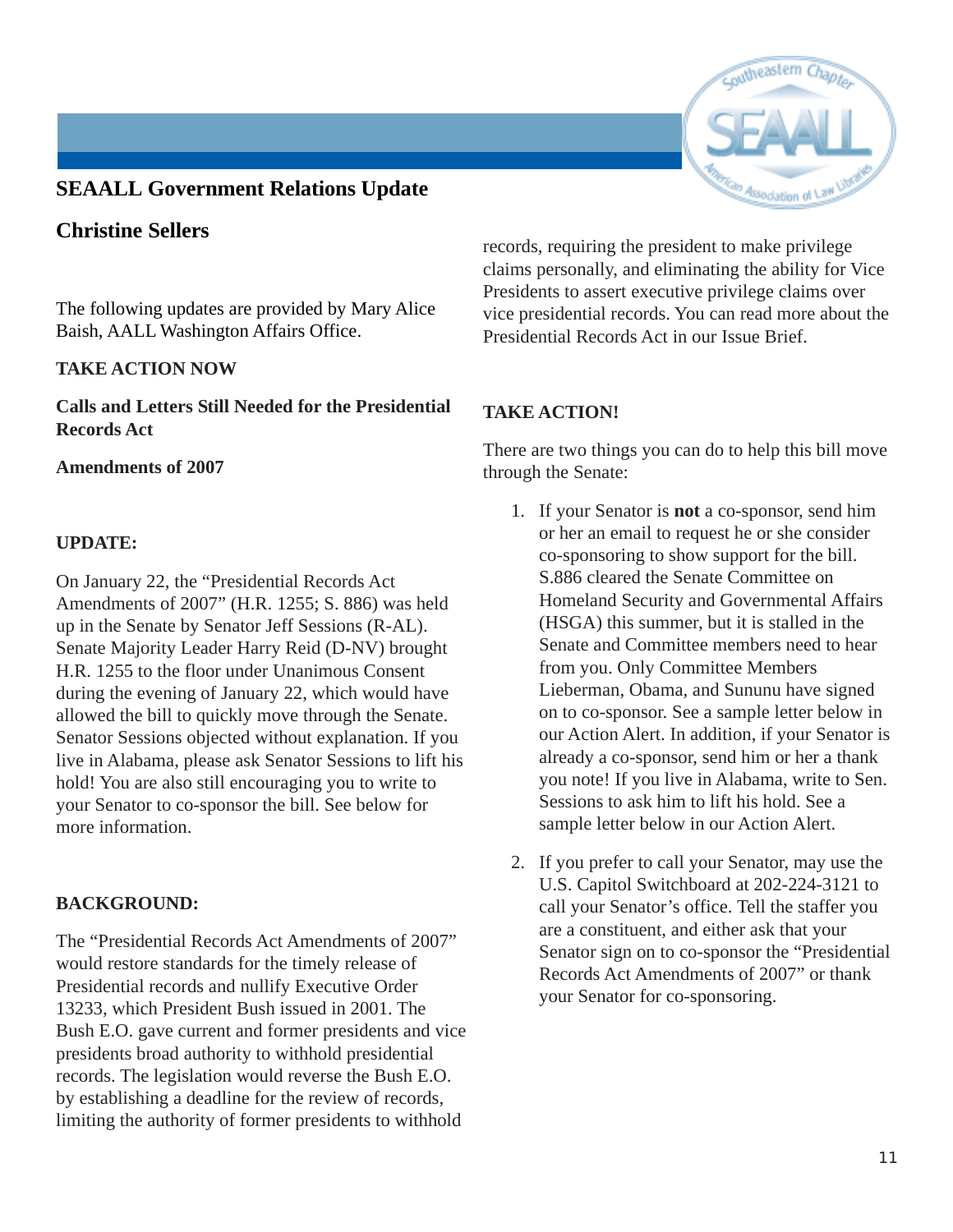

If you hear back from your Senator, please let the AALL Government Affairs Office in Washington know! You may send a copy of his or her response or just send a note to Emily Feldman, efj33@law.georgetown.edu.

### **Chapters Write to Senators in Support of Presidential Records Act Amendments**

Several AALL chapters wrote letters to their Senators in support of the Presidential Records Act. The Ohio Regional Association of Law Libraries (ORALL), Southeastern Chapter of the Association of Law Libraries (SEAALL) and Virginia Association of Law Libraries (VALL) wrote letters to Sens. George Voinovich, and Mary Landrieu, and John

Warner, respectively. The chapters wrote to ask their Senator to sign on as co-sponsor of the bill. SEAALL also wrote to Alabaman Senator Jeff Sessions to ask him to lift his hold on the bill.







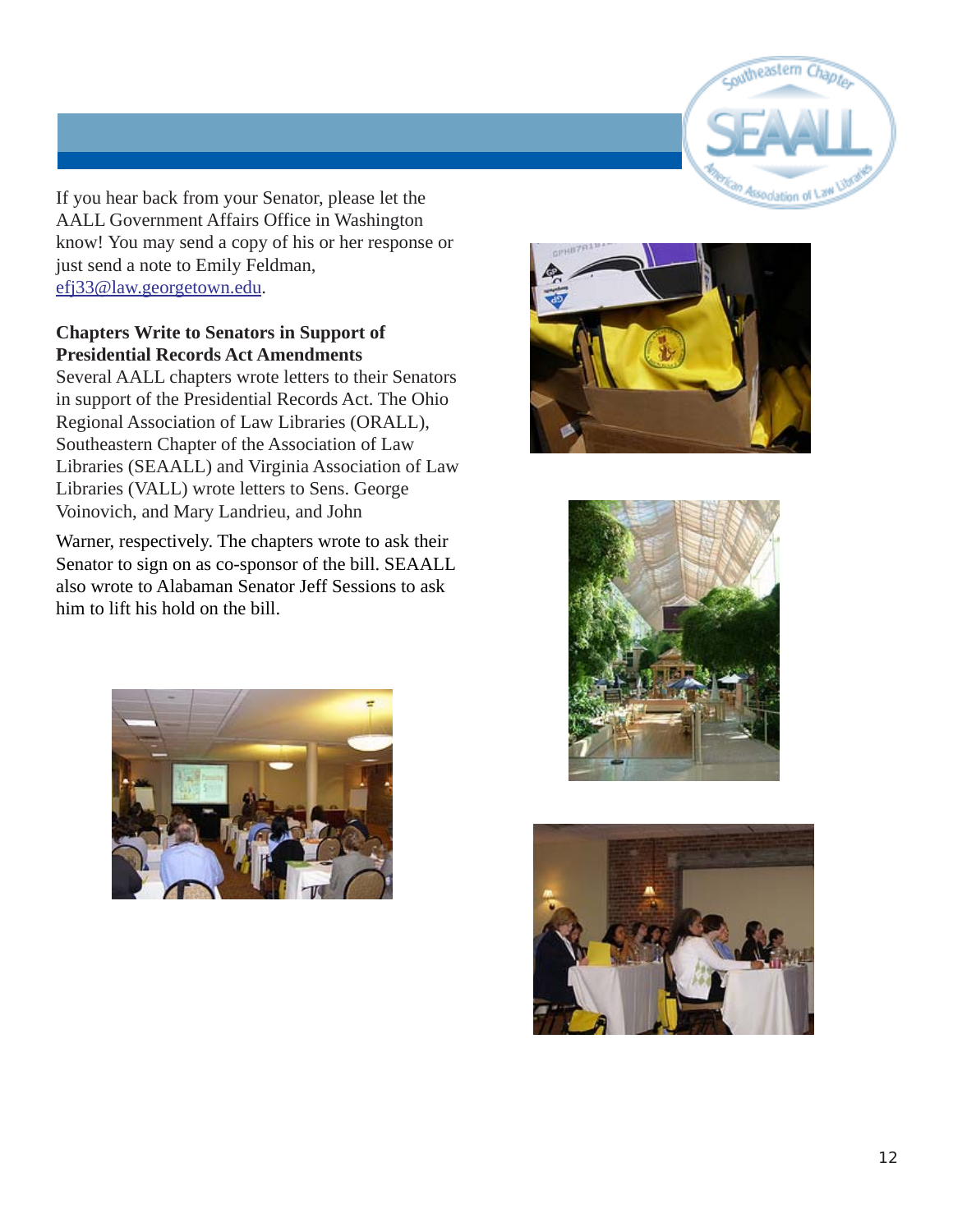

## SEAALL COMMITTEES 2008- 2009

## **Articles & Bylaws**

Kenneth J. Hirsch, Duke University School of Law ken@law.duke.edu 2009

Anne Klinefelter\*, Kathrine R.Everett Law Library, University of North Carolina at Chapel Hill klinefel@email.unc.edu 2008

Amy Osborne, University of Kentucky Law Library amyo@uky.edu 2010

## **Community Service**

Pam Deemer, Hugh F. MacMillan Law Library, Emory University libped@law.emory.edu 2009

Scott Deleve, University of Mississippi Law Library sdeleve@olemiss.edu 2008

Dawn "Marin" Dell, Florida State University Law Library dd03d@fsu.edu 2008

Stephanie Dooley, Kennedy & Covington sdooley@kennedycovington.com 2008

Maureen Eggert, Wake Forest University Professional Center Library meggert@law.wfu.edu 2009

Margaret Hall, Kathrine R. Everett Law Library, University of North Carolina at Chapel Hill mfhall@email.unc.edu 2008

Susan Lewis-Somers, Pence Law Library, American University slewis@wcl.american.edu 2008

Sarah Mauldin, Chamberlin Hrdlikca sarah.mauldin@chamberlainlaw.com 2009

Jennier McLean, North Carolina Supreme Court Library jlm@sc.state.nc.us 2009

Donna Nixon\*, Kathrine R. Everett Law Library University of North Carolina at Chapel Hill dnixon@email.unc.edu 2008

Olivia L. Weeks, Campbell University Law Library weeks@webster.campbell.edu 2008

Ronald Wheeler, Georgia State University College of Law Library lawrew@langate.gsu.edu 2008

## **Education & Publications**

Eric Kistler, Ehrhorn Law Library, Liberty University School of Law ekistler@liberty.edu 2009 Tom Latuszek, Florida Coastal School of Law Library tlatuszek@fcsl.edu 2009 Iris M. Lee, Jacob Burns Law Library, George Washington University Law School ilee@law.gwu.edu 2009 Terrance Manion, Georgia State University College of Law Library terrance@gsu.edu 2009 Constance M. Matzen, Smith Anderson cmatzen@smithlaw.com 2009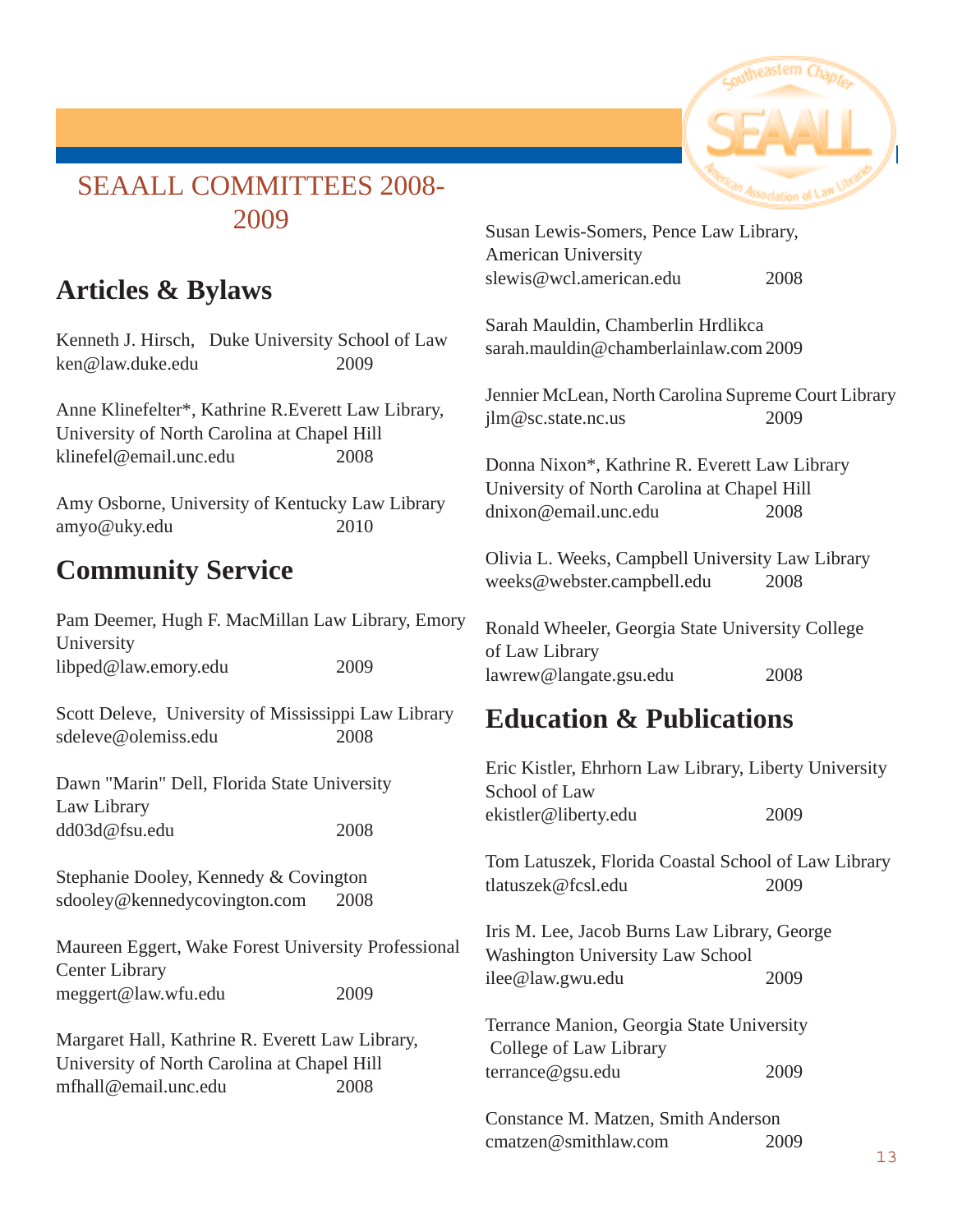

Elizabeth Outler, Chiles Information Legal Center University of Florida College of Law outler@law.ufl.edu 2008

Adeen Postar\*, Pence Law Library, American University apostar@wcl.american.edu 2008

Miguel Angel Rivera Alvarez, University of Puerto Rico Law Library malvarez@law.upr.edu 2009

Colleen Williams, Georgia State University College of Law Library lawccw@langate.gsu.edu 2008

## **Government Relations**

Sharon Bradley, Alexander Campbell King Law Library, University of Georgia bradleys@uga.edu 2009

Helane Davis, University of Kentucky Law Library hdavi4@email.uky.edu 2008

Dionne M. Dockendorf, Virginia State Law Library ddockendorf@courts.state.va.us 2008

Kevin Fredette, West Virginia University Law Library kfredett@wvu.edu 2008

Brian Huddleston, Loyola University of New Orleans School of Law Library bhuddle@loyno.edu 2008

Billie Jo Kaufman, Pence Law Library, American University bkaufman@wcl.american.edu 2008

David Lowe, Bounds Law Library, University of Alabama School of Law

| dlowe@law.ua.edu                                                        | 2008 |
|-------------------------------------------------------------------------|------|
| Julie Noland, Campbell University School of Law<br>Library              |      |
| noland@law.campbell.edu                                                 | 2009 |
| Christine L. Sellers*, Haynsworth Sinkler Boyd                          |      |
| csellers@hsblawfirm.com                                                 | 2008 |
| Linda Tesar, Alyne Queener Massey Law Library,<br>Vanderbilt University |      |
| linda.tesar@law.vanderbilt.edu                                          | 2008 |

## **Local Arrangements/DC**

| Rhea Ballard-Thrower*,<br>Howard University Law Library<br>$r$ ballard@law.howard.edu             | 2008 |
|---------------------------------------------------------------------------------------------------|------|
| Billie Jo Kaufman*, Pence Law Library,<br><b>American University</b><br>bkaufman@wcl.american.edu |      |

## **Local Arrangements/Athens**

Anne Puckett\*, Alexander Kimg Campbell Law Library University of Georgia apuckett@uga.edu 2009

## **Membership**

Shyama Agrawal, Duke University School of Law agrawal@law.duke.edu 2008

Timothy P. Chinaris, Jones School of Law Library, Faulkner University tchinaris@faulkner.edu 2008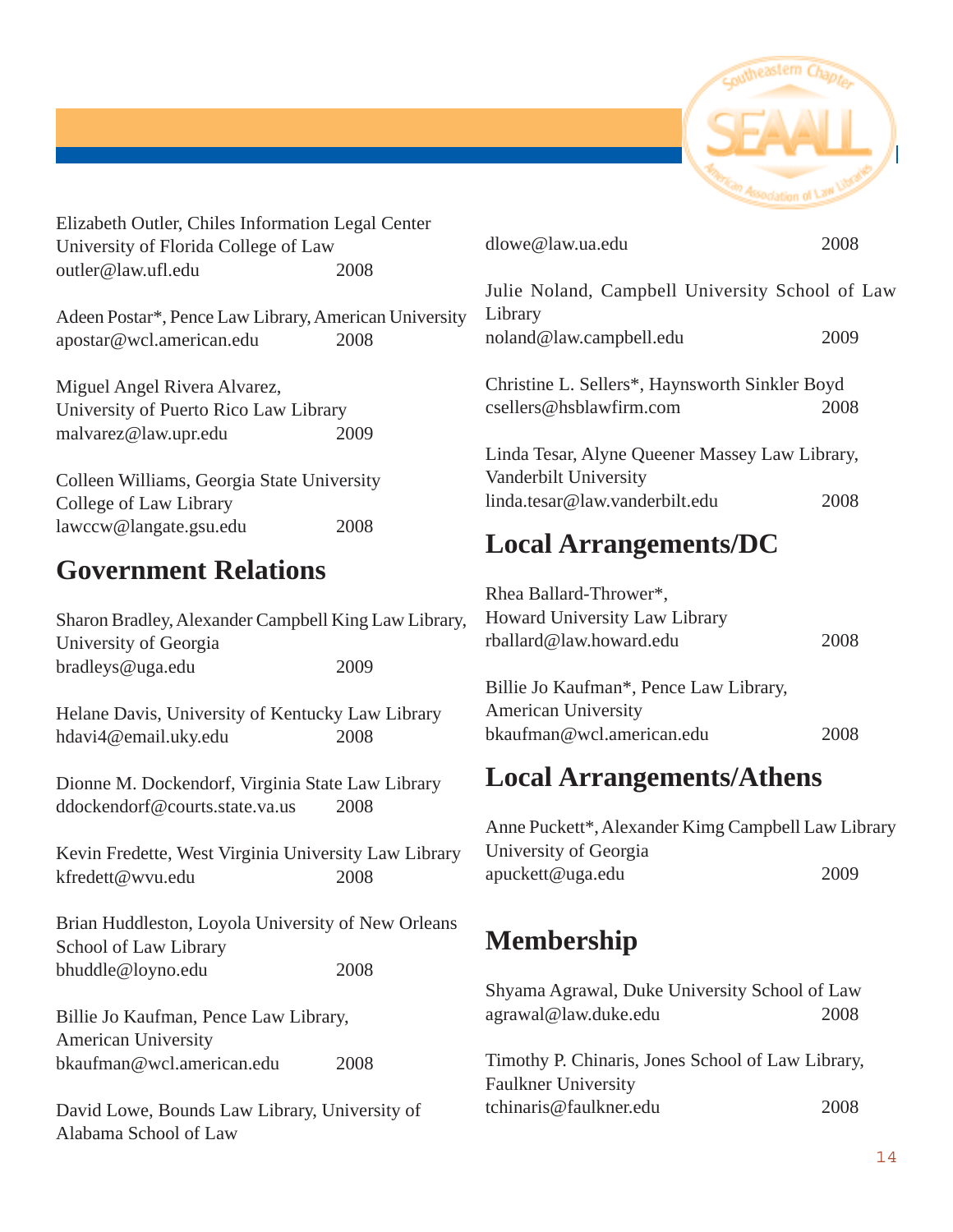

| Margaret L. Christiansen,                                                                |      |
|------------------------------------------------------------------------------------------|------|
| <b>Regent University Law Library</b>                                                     |      |
| margchr@regent.edu                                                                       | 2009 |
| Penny Gibson, Bounds Law Library,                                                        |      |
| University of Alabama                                                                    |      |
| pgibson@law.ua.edu                                                                       | 2009 |
| Edward T. Hart*, Chiles Information Legal Center,<br>University of Florida School of Law |      |
| hart@law.ufl.edu                                                                         | 2008 |
| Rebekah Maxwell, Cole Kareish Law Library, University<br>of South Carolina               |      |
| maxwell@law.lsc.edu                                                                      | 2009 |
| Mary Jane Slipsky, NelsonMullins                                                         |      |
| maryjane.slipsky@nelsonmullins.com                                                       | 2008 |
| Linda Sobey, Florida A&M University College of Law                                       |      |
| Library linda.sobey@famu.edu                                                             | 2008 |
| Dee Wood, University of Kentucky Law Library                                             |      |
| dwood@email.uky.edu                                                                      | 2009 |
| <b>Newsletter</b>                                                                        |      |
| Laurel Brown, Parker Poe                                                                 |      |
| laurelbrown@parkerpoe.com                                                                | 2008 |
| Stacy A. Etheredge, Coleman Kareish Law Library,<br>University of South Carolina         |      |
| etheredg@law.sc.edu                                                                      | 2008 |
| Chris G. Hudson, Hugh F. MacMillan Law Library,<br><b>Emory University</b>               |      |
| cghudso@law.emory.edu                                                                    | 2009 |
| Stacey A. Lane, University of Mississippi Law Library                                    |      |
| salane@olemiss.edu                                                                       | 2008 |

| Steven J. Melamut, Katherine R. Everett Law Library,<br>University of North Carolina at Chapel Hill |      |
|-----------------------------------------------------------------------------------------------------|------|
| melamut@email.unc.edu                                                                               | 2008 |
| Nichelle Perry, Katherine R. Everett Law Library,<br>University of North Carolina at Chapel Hill    |      |
| niperry@email.unc.edu                                                                               | 2008 |
| Justine Roach, New Hanover County<br>jroach@nhcgov.com                                              | 2009 |
| Carolyn T. Santanella, Smith Moore<br>smithmoorelaw.com                                             | 2008 |
| Lisa Smith-Butler*, Law Library & Technology Center<br>Nova Southeastern University                 |      |
| smith-butlerl@nsu.law.nova.edu                                                                      | 2008 |

## **Nominating**

| Georgia Chadwick, Law Library of Louisana<br>gchadwick@lasc.org                                                    | 2008 |
|--------------------------------------------------------------------------------------------------------------------|------|
| Charles J. Condon, Appalachian School of Law Library<br>ccondon@as1.edu                                            | 2008 |
| Joyce Manna Janto, William Taylor Muse Law Library,<br>University of Richmond School of Law<br>jjanto@richmond.edu | 2008 |
| Pedro A. Padilla-Rosa*, University of Puerto Rico<br>Law Library<br>ppadilla@law.upr.edu                           | 2008 |
| Gordon Russell, Sol Blatt Jr. Law Library,<br>Charleston School of Law<br>grussell@charlestonlaw.org               | 2008 |

## **Placement**

15 Billie J. Blaine, Supreme Court of Florida Law Library blaineb@flcourts.org 2008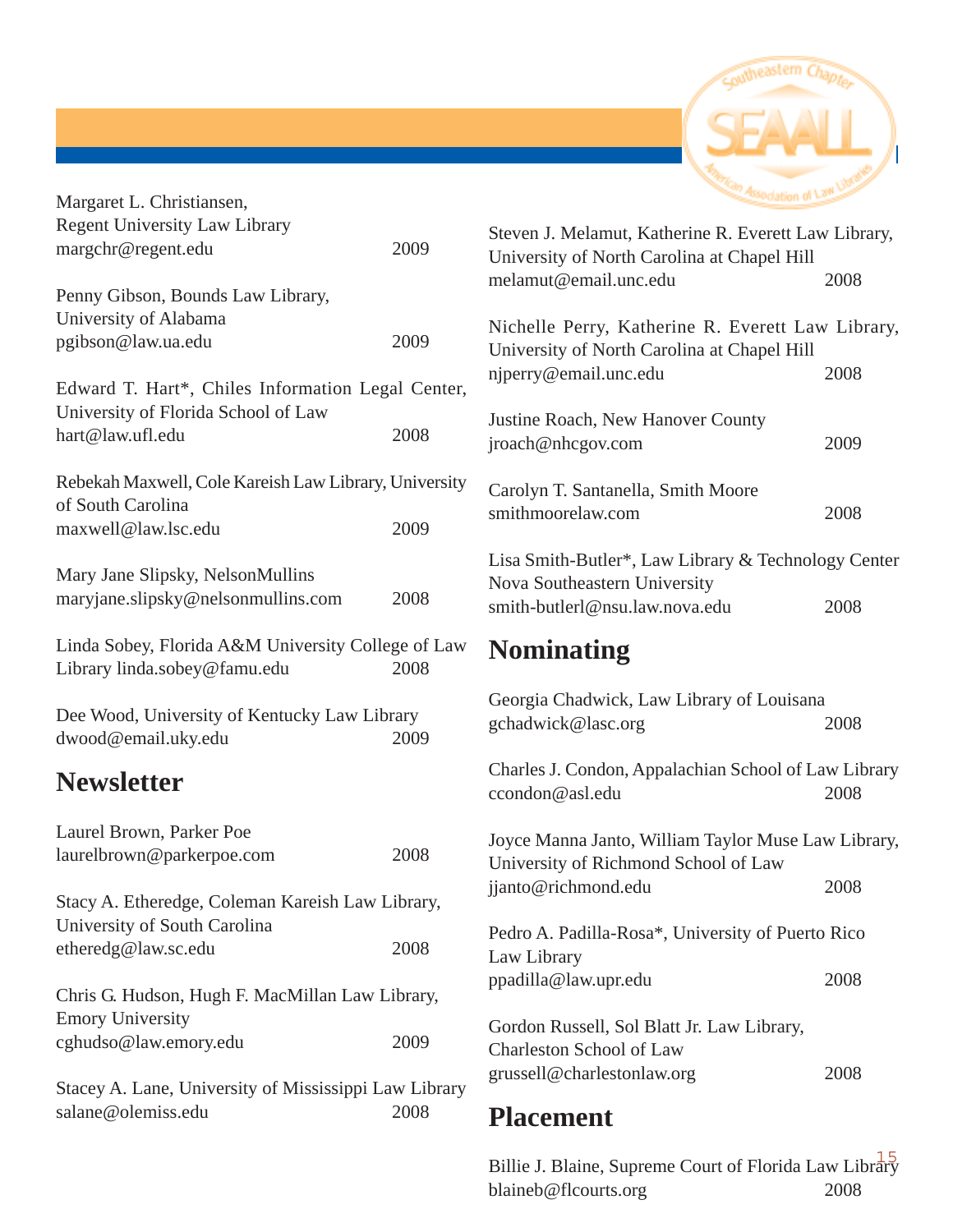

| W. Robert Farmer, Jones School of Law Library                                      |      | <b><i><u>extan Association</u></i></b>                                  |      |
|------------------------------------------------------------------------------------|------|-------------------------------------------------------------------------|------|
| <b>Faulkner University</b>                                                         |      |                                                                         |      |
| rfarmer@faulkner.edu                                                               | 2009 | Ronald Wheeler, Georgia State University<br>College of Law Library      |      |
| Sarah Mauldin, Chamberlain Hrdlicka<br>sarah.mauldin@chamberlainlaw.com            | 2009 | lawrew@langate.gsu.edu                                                  | 2009 |
| Karen Nuckolls, University of Kentucky Law Library                                 |      | Sally Wiant Washington & Lee University<br>School of Law Library        |      |
| kanuck2@email.uky.edu<br>*                                                         | 2008 | wiants@wlu.edu                                                          | 2008 |
| Masako Patrum, Wake Forest University Professional<br><b>Center Library</b>        |      | <b>Scholarship</b>                                                      |      |
| patrumm@wfu.edu                                                                    | 2008 | Donna K. Bausch, Norfolk Law Library<br>dbausch@norfolklawlibrary.org   | 2009 |
| <b>Program</b>                                                                     |      |                                                                         |      |
| Maureen Eggert, Wake Forest University Professional                                |      | Marie Summerlin Hamm, Regent Universi<br>School of Law Library          |      |
| <b>Center Library</b><br>meggert@law.wfu.edu                                       | 2009 | mariham@regent.edu                                                      | 2009 |
| Elaine P. Fenton, 11th Circuit Court of Appeals                                    |      | James S. Hller, Marshall-Wythe Law Libra<br>College of William and Mary |      |
| Elaine_Fenton@ca11.uscourts.gov                                                    | 2008 | heller@wm.edu                                                           | 2009 |
| Ishmael Gullon, Furman Smith Law Library, Mercer<br>University gullon_i@mercer.edu | 2009 | Janet Hirt, Alyne Queener Massey Law Lil<br>Vanderbilt University       |      |
| Iris M. Lee, Jacob Burns Law Library, George                                       |      | janet.hirt@law.vanderbilt.edu                                           | 2008 |
| WashingtonUniversity Law Scholl                                                    |      | Ray Lytle, American Justice School of Lav                               |      |
| ilee@law.gwu.edu                                                                   | 2009 |                                                                         | 2009 |
| Tim Lewis, Alabama State Law Library<br>director@alalinc.net                       | 2008 | Nichelle Perry, North Carolina Central Sch<br>of Law Library            |      |
| Donna Nixon, Katherine. R. Everett Law Library,                                    |      | nperry@nccu.edu                                                         | 2009 |
| University of North Carolina                                                       |      | Jennifer Sekula*, Marshall-Wythe Law Lib                                |      |
| dnixon@email.unc.edu                                                               | 2009 | College of William and Mary<br>jeseku@wm.edu                            | 2008 |
| Amy Osborne*, University of Kentucky Law Library                                   |      |                                                                         |      |
| amyo@uky.edu                                                                       | 2008 | Jason Sowards, Florida Coastal College of<br>jsowards@fcsl.edu          | 2009 |
| Susan Skyzinski, Greenberg Traurig                                                 |      |                                                                         |      |

Skyzinskis@gtlaw.com 2009



Ine Queener Massey Law Library, versity vanderbilt.edu 2008

North Carolina Central School of Law Library edu 2009

a\*, Marshall-Wythe Law Library, Iliam and Mary du  $2008$ 

, Florida Coastal College of Law Library edu 2009